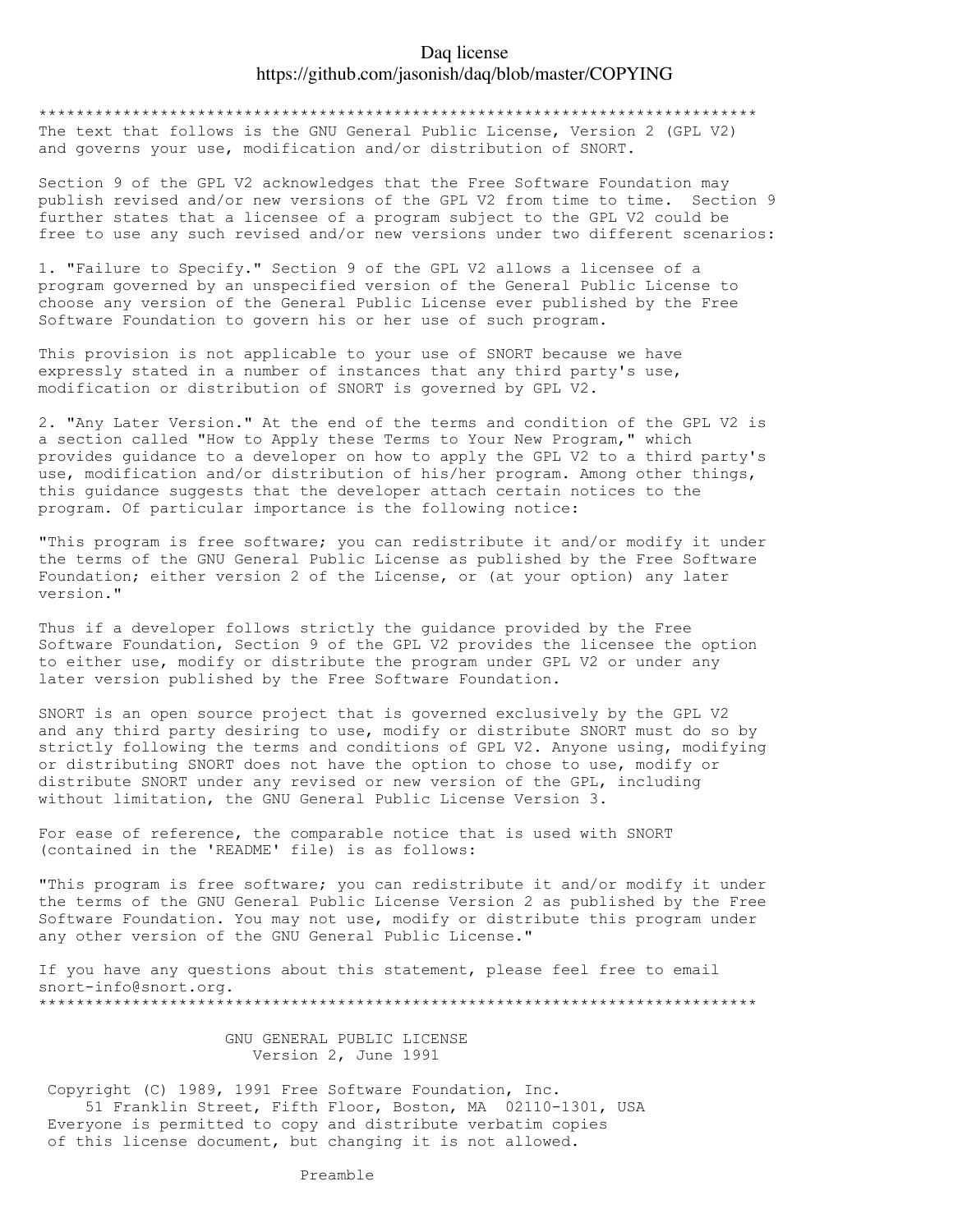The licenses for most software are designed to take away your freedom to share and change it. By contrast, the GNU General Public License is intended to guarantee your freedom to share and change free software--to make sure the software is free for all its users. This General Public License applies to most of the Free Software Foundation's software and to any other program whose authors commit to using it. (Some other Free Software Foundation software is covered by the GNU Library General Public License instead.) You can apply it to your programs, too.

 When we speak of free software, we are referring to freedom, not price. Our General Public Licenses are designed to make sure that you have the freedom to distribute copies of free software (and charge for this service if you wish), that you receive source code or can get it if you want it, that you can change the software or use pieces of it in new free programs; and that you know you can do these things.

 To protect your rights, we need to make restrictions that forbid anyone to deny you these rights or to ask you to surrender the rights. These restrictions translate to certain responsibilities for you if you distribute copies of the software, or if you modify it.

 For example, if you distribute copies of such a program, whether gratis or for a fee, you must give the recipients all the rights that you have. You must make sure that they, too, receive or can get the source code. And you must show them these terms so they know their rights.

We protect your rights with two steps: (1) copyright the software, and (2) offer you this license which gives you legal permission to copy, distribute and/or modify the software.

 Also, for each author's protection and ours, we want to make certain that everyone understands that there is no warranty for this free software. If the software is modified by someone else and passed on, we want its recipients to know that what they have is not the original, so that any problems introduced by others will not reflect on the original authors' reputations.

 Finally, any free program is threatened constantly by software patents. We wish to avoid the danger that redistributors of a free program will individually obtain patent licenses, in effect making the program proprietary. To prevent this, we have made it clear that any patent must be licensed for everyone's free use or not licensed at all.

 The precise terms and conditions for copying, distribution and modification follow.

## GNU GENERAL PUBLIC LICENSE TERMS AND CONDITIONS FOR COPYING, DISTRIBUTION AND MODIFICATION

 0. This License applies to any program or other work which contains a notice placed by the copyright holder saying it may be distributed under the terms of this General Public License. The "Program", below, refers to any such program or work, and a "work based on the Program" means either the Program or any derivative work under copyright law: that is to say, a work containing the Program or a portion of it, either verbatim or with modifications and/or translated into another language. (Hereinafter, translation is included without limitation in the term "modification".) Each licensee is addressed as "you".

Activities other than copying, distribution and modification are not covered by this License; they are outside its scope. The act of running the Program is not restricted, and the output from the Program is covered only if its contents constitute a work based on the Program (independent of having been made by running the Program). Whether that is true depends on what the Program does.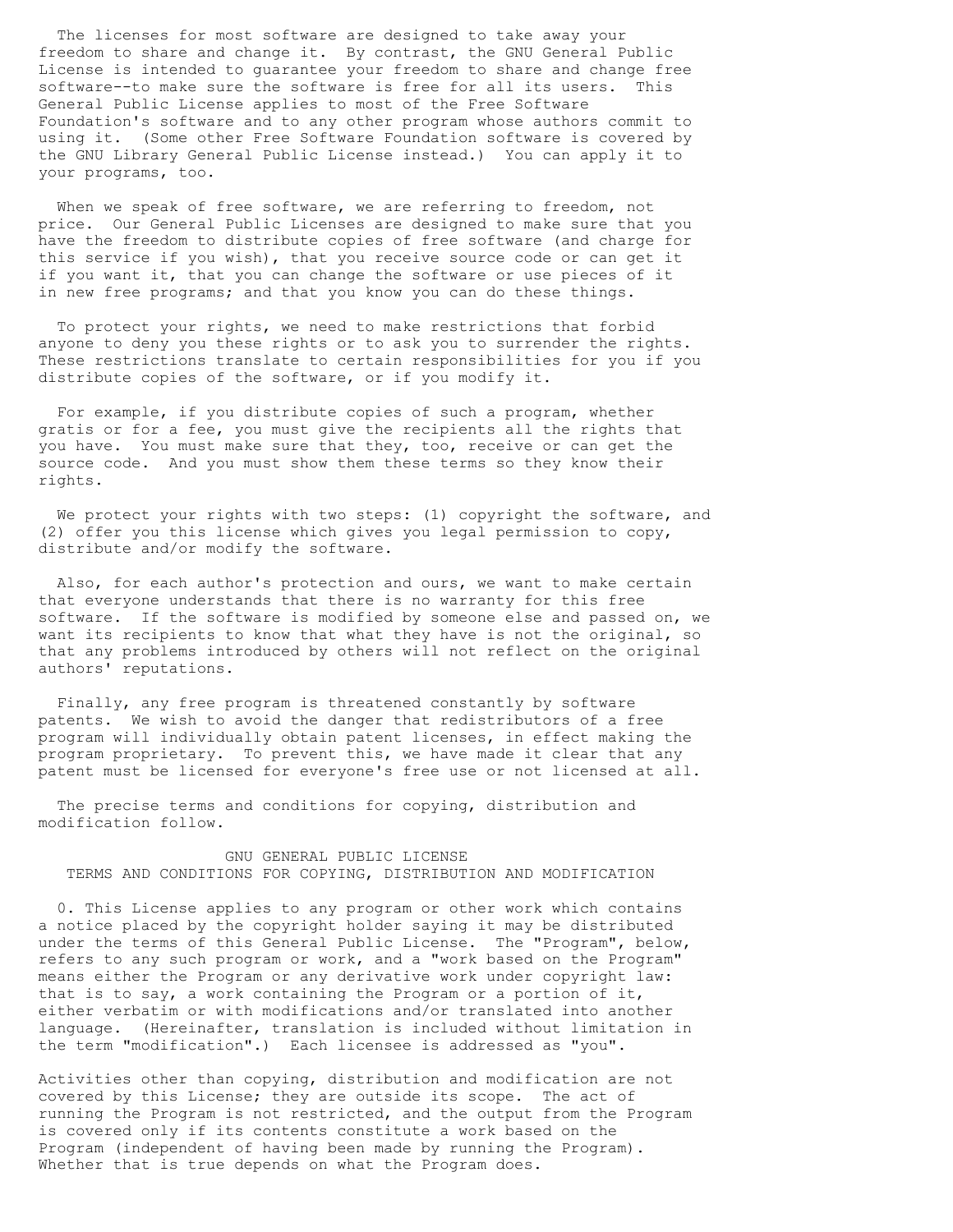1. You may copy and distribute verbatim copies of the Program's source code as you receive it, in any medium, provided that you conspicuously and appropriately publish on each copy an appropriate copyright notice and disclaimer of warranty; keep intact all the notices that refer to this License and to the absence of any warranty; and give any other recipients of the Program a copy of this License along with the Program.

You may charge a fee for the physical act of transferring a copy, and you may at your option offer warranty protection in exchange for a fee.

 2. You may modify your copy or copies of the Program or any portion of it, thus forming a work based on the Program, and copy and distribute such modifications or work under the terms of Section 1 above, provided that you also meet all of these conditions:

 a) You must cause the modified files to carry prominent notices stating that you changed the files and the date of any change.

 b) You must cause any work that you distribute or publish, that in whole or in part contains or is derived from the Program or any part thereof, to be licensed as a whole at no charge to all third parties under the terms of this License.

 c) If the modified program normally reads commands interactively when run, you must cause it, when started running for such interactive use in the most ordinary way, to print or display an announcement including an appropriate copyright notice and a notice that there is no warranty (or else, saying that you provide a warranty) and that users may redistribute the program under these conditions, and telling the user how to view a copy of this License. (Exception: if the Program itself is interactive but does not normally print such an announcement, your work based on the Program is not required to print an announcement.)

These requirements apply to the modified work as a whole. If identifiable sections of that work are not derived from the Program, and can be reasonably considered independent and separate works in themselves, then this License, and its terms, do not apply to those sections when you distribute them as separate works. But when you distribute the same sections as part of a whole which is a work based on the Program, the distribution of the whole must be on the terms of this License, whose permissions for other licensees extend to the entire whole, and thus to each and every part regardless of who wrote it.

Thus, it is not the intent of this section to claim rights or contest your rights to work written entirely by you; rather, the intent is to exercise the right to control the distribution of derivative or collective works based on the Program.

In addition, mere aggregation of another work not based on the Program with the Program (or with a work based on the Program) on a volume of a storage or distribution medium does not bring the other work under the scope of this License.

 3. You may copy and distribute the Program (or a work based on it, under Section 2) in object code or executable form under the terms of Sections 1 and 2 above provided that you also do one of the following:

 a) Accompany it with the complete corresponding machine-readable source code, which must be distributed under the terms of Sections 1 and 2 above on a medium customarily used for software interchange; or,

 b) Accompany it with a written offer, valid for at least three years, to give any third party, for a charge no more than your cost of physically performing source distribution, a complete machine-readable copy of the corresponding source code, to be distributed under the terms of Sections 1 and 2 above on a medium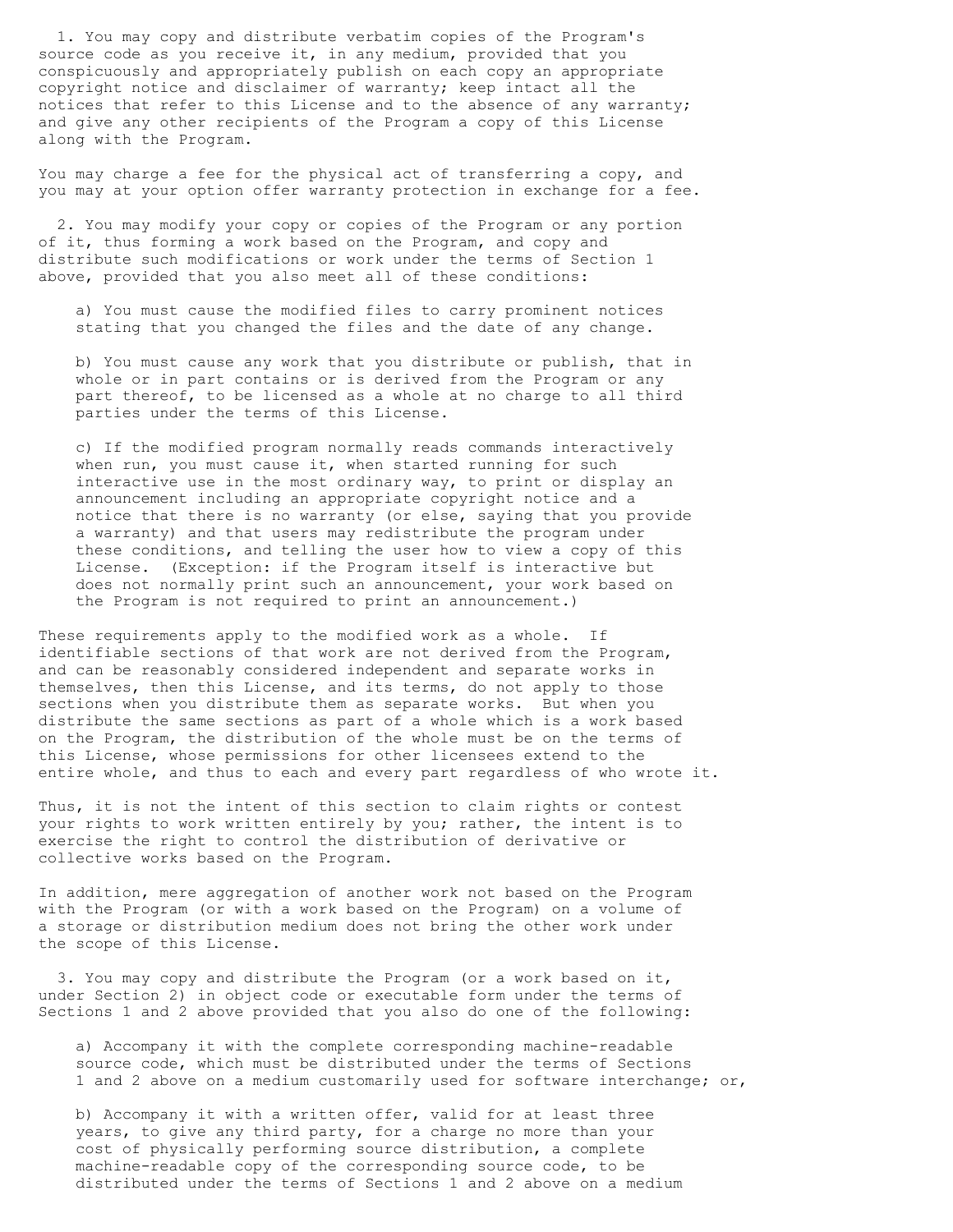customarily used for software interchange; or,

 c) Accompany it with the information you received as to the offer to distribute corresponding source code. (This alternative is allowed only for noncommercial distribution and only if you received the program in object code or executable form with such an offer, in accord with Subsection b above.)

The source code for a work means the preferred form of the work for making modifications to it. For an executable work, complete source code means all the source code for all modules it contains, plus any associated interface definition files, plus the scripts used to control compilation and installation of the executable. However, as a special exception, the source code distributed need not include anything that is normally distributed (in either source or binary form) with the major components (compiler, kernel, and so on) of the operating system on which the executable runs, unless that component itself accompanies the executable.

If distribution of executable or object code is made by offering access to copy from a designated place, then offering equivalent access to copy the source code from the same place counts as distribution of the source code, even though third parties are not compelled to copy the source along with the object code.

 4. You may not copy, modify, sublicense, or distribute the Program except as expressly provided under this License. Any attempt otherwise to copy, modify, sublicense or distribute the Program is void, and will automatically terminate your rights under this License. However, parties who have received copies, or rights, from you under this License will not have their licenses terminated so long as such parties remain in full compliance.

 5. You are not required to accept this License, since you have not signed it. However, nothing else grants you permission to modify or distribute the Program or its derivative works. These actions are prohibited by law if you do not accept this License. Therefore, by modifying or distributing the Program (or any work based on the Program), you indicate your acceptance of this License to do so, and all its terms and conditions for copying, distributing or modifying the Program or works based on it.

 6. Each time you redistribute the Program (or any work based on the Program), the recipient automatically receives a license from the original licensor to copy, distribute or modify the Program subject to these terms and conditions. You may not impose any further restrictions on the recipients' exercise of the rights granted herein. You are not responsible for enforcing compliance by third parties to this License.

 7. If, as a consequence of a court judgment or allegation of patent infringement or for any other reason (not limited to patent issues), conditions are imposed on you (whether by court order, agreement or otherwise) that contradict the conditions of this License, they do not excuse you from the conditions of this License. If you cannot distribute so as to satisfy simultaneously your obligations under this License and any other pertinent obligations, then as a consequence you may not distribute the Program at all. For example, if a patent license would not permit royalty-free redistribution of the Program by all those who receive copies directly or indirectly through you, then the only way you could satisfy both it and this License would be to refrain entirely from distribution of the Program.

If any portion of this section is held invalid or unenforceable under any particular circumstance, the balance of the section is intended to apply and the section as a whole is intended to apply in other circumstances.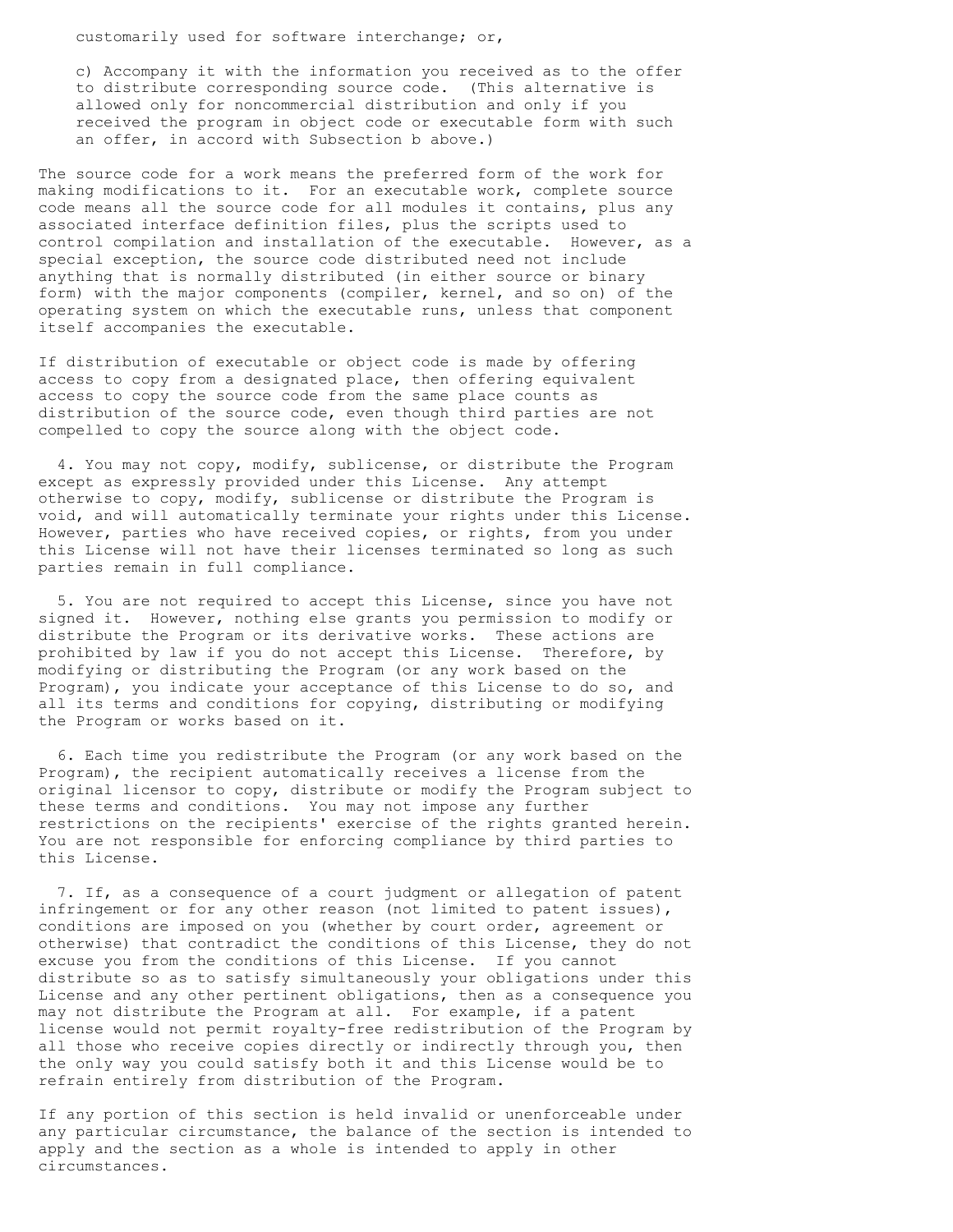It is not the purpose of this section to induce you to infringe any patents or other property right claims or to contest validity of any such claims; this section has the sole purpose of protecting the integrity of the free software distribution system, which is implemented by public license practices. Many people have made generous contributions to the wide range of software distributed through that system in reliance on consistent application of that system; it is up to the author/donor to decide if he or she is willing to distribute software through any other system and a licensee cannot impose that choice.

This section is intended to make thoroughly clear what is believed to be a consequence of the rest of this License.

 8. If the distribution and/or use of the Program is restricted in certain countries either by patents or by copyrighted interfaces, the original copyright holder who places the Program under this License may add an explicit geographical distribution limitation excluding those countries, so that distribution is permitted only in or among countries not thus excluded. In such case, this License incorporates the limitation as if written in the body of this License.

 9. The Free Software Foundation may publish revised and/or new versions of the General Public License from time to time. Such new versions will be similar in spirit to the present version, but may differ in detail to address new problems or concerns.

Each version is given a distinguishing version number. If the Program specifies a version number of this License which applies to it and "any later version", you have the option of following the terms and conditions either of that version or of any later version published by the Free Software Foundation. If the Program does not specify a version number of this License, you may choose any version ever published by the Free Software Foundation.

 10. If you wish to incorporate parts of the Program into other free programs whose distribution conditions are different, write to the author to ask for permission. For software which is copyrighted by the Free Software Foundation, write to the Free Software Foundation; we sometimes make exceptions for this. Our decision will be guided by the two goals of preserving the free status of all derivatives of our free software and of promoting the sharing and reuse of software generally.

## NO WARRANTY

 11. BECAUSE THE PROGRAM IS LICENSED FREE OF CHARGE, THERE IS NO WARRANTY FOR THE PROGRAM, TO THE EXTENT PERMITTED BY APPLICABLE LAW. EXCEPT WHEN OTHERWISE STATED IN WRITING THE COPYRIGHT HOLDERS AND/OR OTHER PARTIES PROVIDE THE PROGRAM "AS IS" WITHOUT WARRANTY OF ANY KIND, EITHER EXPRESSED OR IMPLIED, INCLUDING, BUT NOT LIMITED TO, THE IMPLIED WARRANTIES OF MERCHANTABILITY AND FITNESS FOR A PARTICULAR PURPOSE. THE ENTIRE RISK AS TO THE QUALITY AND PERFORMANCE OF THE PROGRAM IS WITH YOU. SHOULD THE PROGRAM PROVE DEFECTIVE, YOU ASSUME THE COST OF ALL NECESSARY SERVICING, REPAIR OR CORRECTION.

 12. IN NO EVENT UNLESS REQUIRED BY APPLICABLE LAW OR AGREED TO IN WRITING WILL ANY COPYRIGHT HOLDER, OR ANY OTHER PARTY WHO MAY MODIFY AND/OR REDISTRIBUTE THE PROGRAM AS PERMITTED ABOVE, BE LIABLE TO YOU FOR DAMAGES, INCLUDING ANY GENERAL, SPECIAL, INCIDENTAL OR CONSEQUENTIAL DAMAGES ARISING OUT OF THE USE OR INABILITY TO USE THE PROGRAM (INCLUDING BUT NOT LIMITED TO LOSS OF DATA OR DATA BEING RENDERED INACCURATE OR LOSSES SUSTAINED BY YOU OR THIRD PARTIES OR A FAILURE OF THE PROGRAM TO OPERATE WITH ANY OTHER PROGRAMS), EVEN IF SUCH HOLDER OR OTHER PARTY HAS BEEN ADVISED OF THE POSSIBILITY OF SUCH DAMAGES.

## END OF TERMS AND CONDITIONS